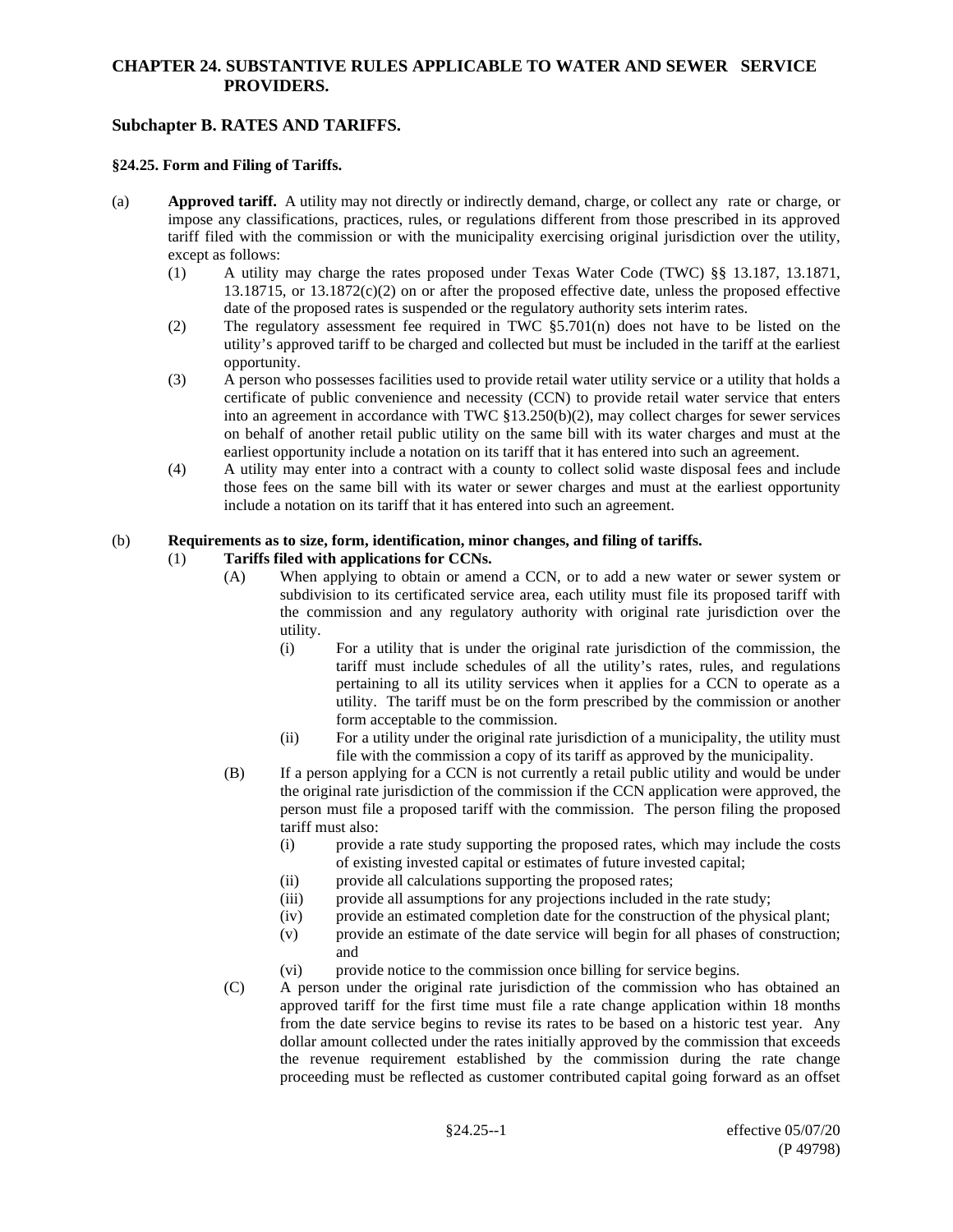## **Subchapter B. RATES AND TARIFFS.**

to rate base for ratemaking purposes. A Class D utility must file a rate change application under TWC  $\S 13.1872(c)(2)$  to satisfy the requirements of this subparagraph.

- (D) A water supply or sewer service corporation must file with the commission a complete tariff containing schedules of all its rates, rules, and regulations pertaining to all its utility services when it applies to operate as a retail public utility and to obtain or amend a CCN.
- (2) **Minor tariff changes.** Except for an affected county or a utility under the original rate jurisdiction of a municipality, a utility's approved tariff may not be changed or amended without commission approval. Changes to any fees charged by affiliates, the addition of a new extension policy to a tariff, or modification of an existing extension policy are not minor tariff changes. An affected county may change rates for retail water or sewer service without commission approval, but must file a copy of the revised tariff with the commission within 30 days after the effective date of the rate change.
	- (A) The commission, or regulatory authority, as appropriate, may approve the following minor changes to utility tariffs:
		- (i) service rules and policies;
		- (ii) changes in fees for customer deposits, meter tests, return check charges, and late charges, provided they do not exceed the maximum allowed by commission rules;
		- (iii) addition of the regulatory assessment fee payable to the Texas Commission on Environmental Quality (TCEQ) as a separate item or to be included in the currently authorized rate;
		- (iv) addition of a provision allowing a utility to collect retail sewer service charges in accordance with TWC §13.250(b)(2) or §13.147(d);
		- (v) rate adjustments to implement commission-authorized phased or multistep rates or downward rate adjustments to reconcile rates with actual costs;
		- (vi) implementation of an energy cost adjustment clause under subsection (n) of this section;
		- (vii) implementation or modification of a pass-through provision calculation in a tariff, as provided in subparagraphs (B)-(F) of this paragraph, which is necessary for the correct recovery of the actual charges from pass-through entities, including line loss;
		- (viii) some surcharges as provided in subparagraph (G) of this paragraph;
		- (ix) modifications, updates, or corrections that do not affect a rate may be made to the following information contained in the tariff:
			- (I) the list of the cities, counties, and subdivisions in which service is provided;
			- (II) the public water system name and corresponding identification number issued by the TCEQ; and
			- (III) the sewer system names and corresponding discharge permit number issued by the TCEQ.
	- (B) The commission, or other regulatory authority, as appropriate, may approve a minor tariff change for a utility to establish reduced rates for a minimal level of retail water service to be provided solely to a class of customers 65 years of age or older to ensure that those customers receive that level of retail water service at more affordable rates. The utility may establish a fund to receive donations to cover the cost of providing the reduced rates. A utility may not recover the cost of the reduced rates through charges to other customer classes.
		- (i) To request approval of a rate as defined in this subparagraph, the utility must file a proposed plan for consideration by the commission. The plan must include:
			- (I) A proposed plan for collection of donations to establish a fund to recover the costs of providing the reduced rates.
			- (II) The account or subaccount name and number, as included in the system of accounts described in §24.127(1) of this title (relating to Financial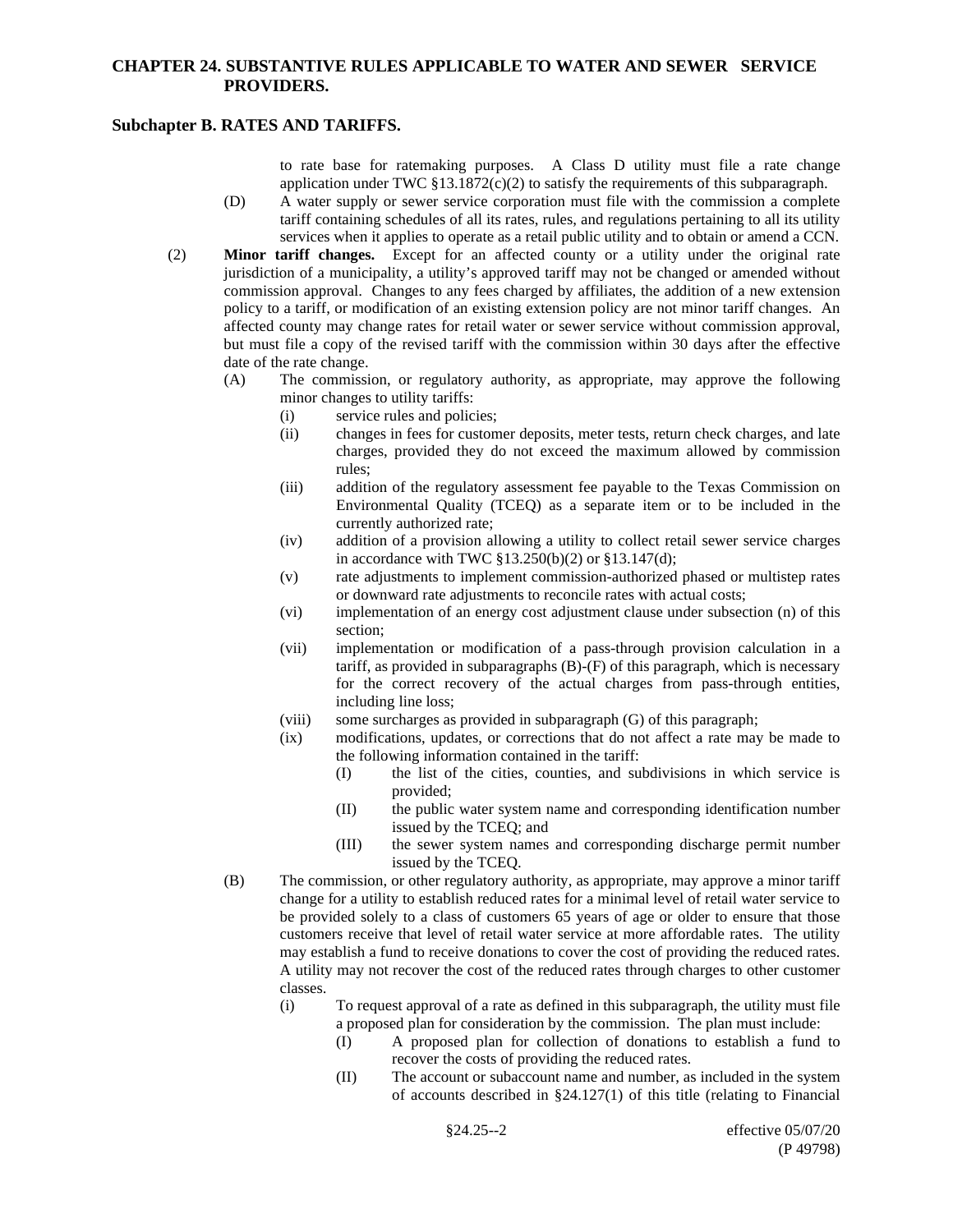## **Subchapter B. RATES AND TARIFFS.**

Records and Reports—Uniform System of Accounts), in which the donations will be accounted for, and a clear definition of how the administrative costs of operation of the program will be accounted for and removed from the cost of service for rate making purposes. Any interest earned on donated funds will be considered a donation to the fund.

- (III) The proposed effective date of the program and an example of an annual accounting for donations received and a calculation of all lost revenues and the journal entries that transfer the funds from the account described in this subparagraph of this clause to the utility's revenue account. The annual accounting must be available for audit by the commission upon request.
- (IV) An example bill with the contribution line item, if receiving contributions from customers.
- (ii) For the purpose of clause (i) of this subparagraph, recovery of lost revenues from donations is limited to the lost revenues due to the difference in the utility's tariffed retail water rates and the reduced rates established by this subparagraph.
- (iii) The minimal level of retail water service requested by the utility must not exceed 3,000 gallons per month per connection. Additional gallons used must be billed at the utility's tariffed rates.
- (iv) For purposes of the provision in this subparagraph, a reduced rate authorized under this section does not:
	- (I) Make or grant an unreasonable preference or advantage to any corporation or person;
	- (II) Subject a corporation or person to an unreasonable prejudice or disadvantage; or
	- (III) Constitute an unreasonable difference as to retail water rates between classes of service.
- (C) If a utility has provided notice as required in subparagraph (F) of this paragraph, the commission may approve a pass-through provision as a minor tariff change, even if the utility has never had an approved pass-through provision in its tariff. A pass-through provision may not be approved for a charge already included in the utility's cost of service used to calculate the rates approved by the commission in the utility's most recently approved rate change under TWC §§ 13.187, 13.1871, 13.18715, or 13.1872. A pass-through provision may only include passing through of the actual costs charged to the utility. Only the commission staff or the utility may request a hearing on a proposed pass-through provision or a proposed revision or change to a pass-through provision. A pass-through provision may be approved as follows:
	- (i) A utility that purchases water or sewage treatment and whose rates are under the original jurisdiction of the commission may include a provision in its tariff to pass through to its customers changes in such costs. The provision must specify how it is calculated.
	- (ii) A utility may pass through a temporary water rate provision implemented in response to mandatory reductions in water use imposed by a court, government agency, or other authority. The provision must specify how the temporary water rate provision is calculated.
	- (iii) A utility may include the addition of a production fee charged by a groundwater conservation district, including a production fee charged in accordance with a groundwater reduction plan entered in to by a utility in response to a groundwater conservation district production order or rule, as a separate line item in the tariff.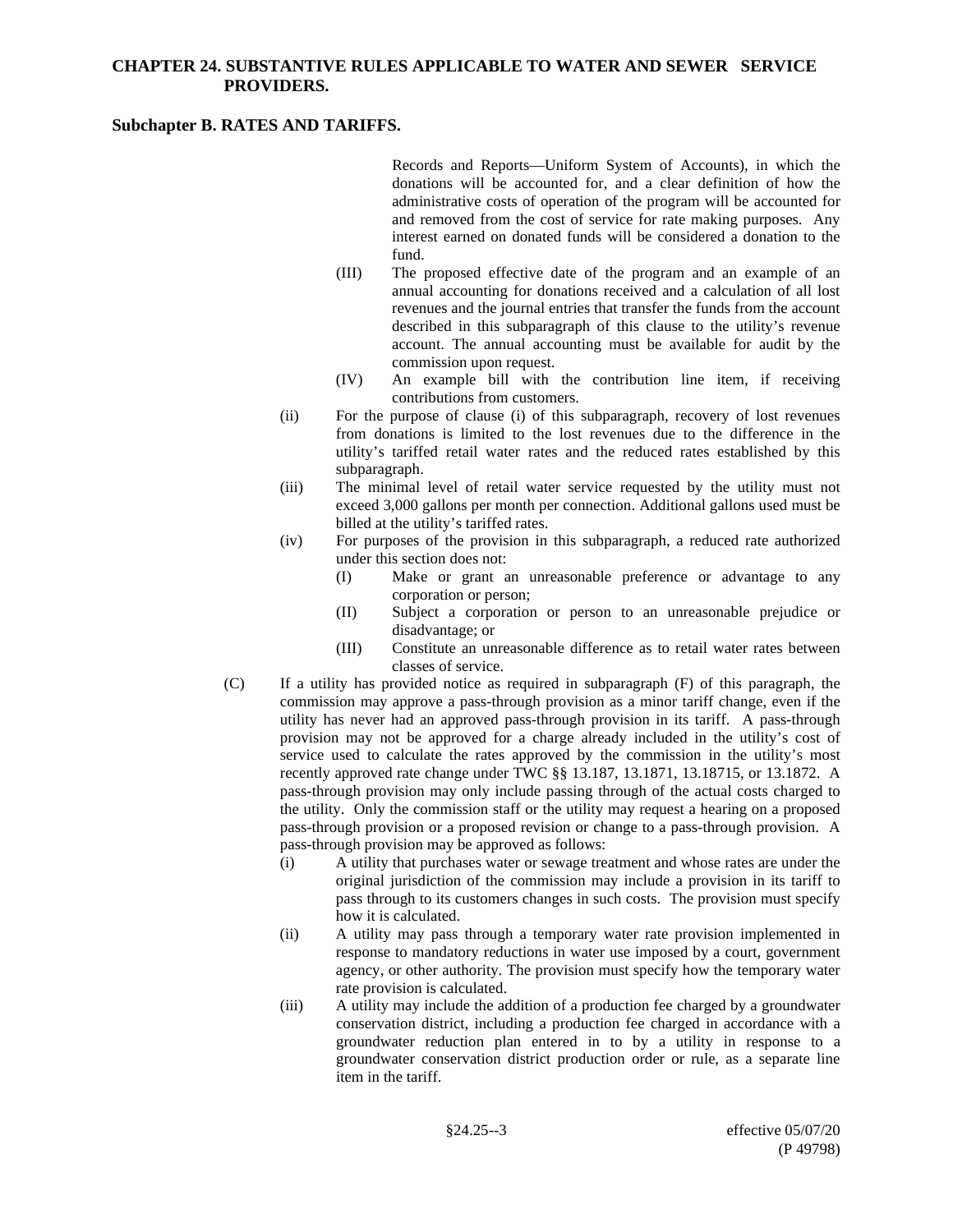## **Subchapter B. RATES AND TARIFFS.**

- (iv) A utility may pass through the costs of changing its source of water if the source change is required by a governmental entity. The pass-through provision may not be effective prior to the date the conversion begins. The pass-through provision must be calculated using an annual true-up provision.
- (v) A utility subject to more than one pass-through cost allowable in this section may request approval of an overall combined pass-through provision that includes all allowed pass-through costs to be recovered in one provision under subparagraph (D) of this paragraph. The twelve calendar months (true-up period) for inclusion in the true-up must remain constant, e.g., January through December.
- (vi) A utility that has a combined pass-through provision in its approved tariff may request to amend its tariff to replace the combined pass-through provision with individual pass-through provisions if all revenues and expenses have been properly trued up in a true-up report and all overcollections have been credited back to the customers. A utility that has replaced its previously approved combined pass-through provision with individual provisions may not request another combined pass-through until three years after the replacement has been approved unless good cause is shown.
- (D) A change in the combined pass-through provision may be implemented only once per year. The utility must file a true-up report within one month after the end of the true-up period. The report must reconcile both expenses and revenues related to the combined pass-through charge for the true-up period. If the true-up report reflects an overcollection from customers, the utility must change its combined pass-through rate using the confirmed rate changes to charges being passed through and the over-collection from customers reflected in the true-up report. If the true-up report does not reflect an overcollection from the customers, the implementation of a change to the pass-through rate is optional. The change may be effective in a billing cycle within three months after the end of the true-up period as long as the true-up clearly shows the reconciliation between charges by pass-through entities and collections from the customers, and charges from previous years are reconciled. Only expenses charged by the pass-through provider may be included in the provision. The true-up report must include:
	- (i) a list of all entities charging fees included in the combined pass-through provision, specifying any new entities added to the combined pass-through provision;
	- (ii) a summary of each charge passed through in the report year, along with documentation verifying the charge assessed and showing the amount the utility paid;
	- (iii) a comparison between annual amounts billed by all entities charging fees included in the pass-through provision with amounts billed for the usage by the utility to its customers in the pass-through period;
	- (iv) all calculations and supporting documentation;
	- (v) a summary report, by year, for the lesser of all years prior or five years prior to the pass-through period showing the same information as in clause (iii) of this subparagraph with a reconciliation to the utility's booked numbers, if there is a difference in any year; and
	- (vi) any other documentation or information requested by the commission.
- (E) For any pass-through provision granted under this section, all charges approved for recovery of pass-through costs must be stated separately from all charges by the utility to recover the revenue requirement. Except for a combined pass-through provision, the calculation for a pass-through gallonage rate for a utility with one source of water may be made using the following equation, which is provided as an example:  $R = G/(1-L)$ , where R is the utility's new proposed pass-through rate, G equals the new gallonage charge by source supplier or conservation district, and L equals the actual line loss reflected as a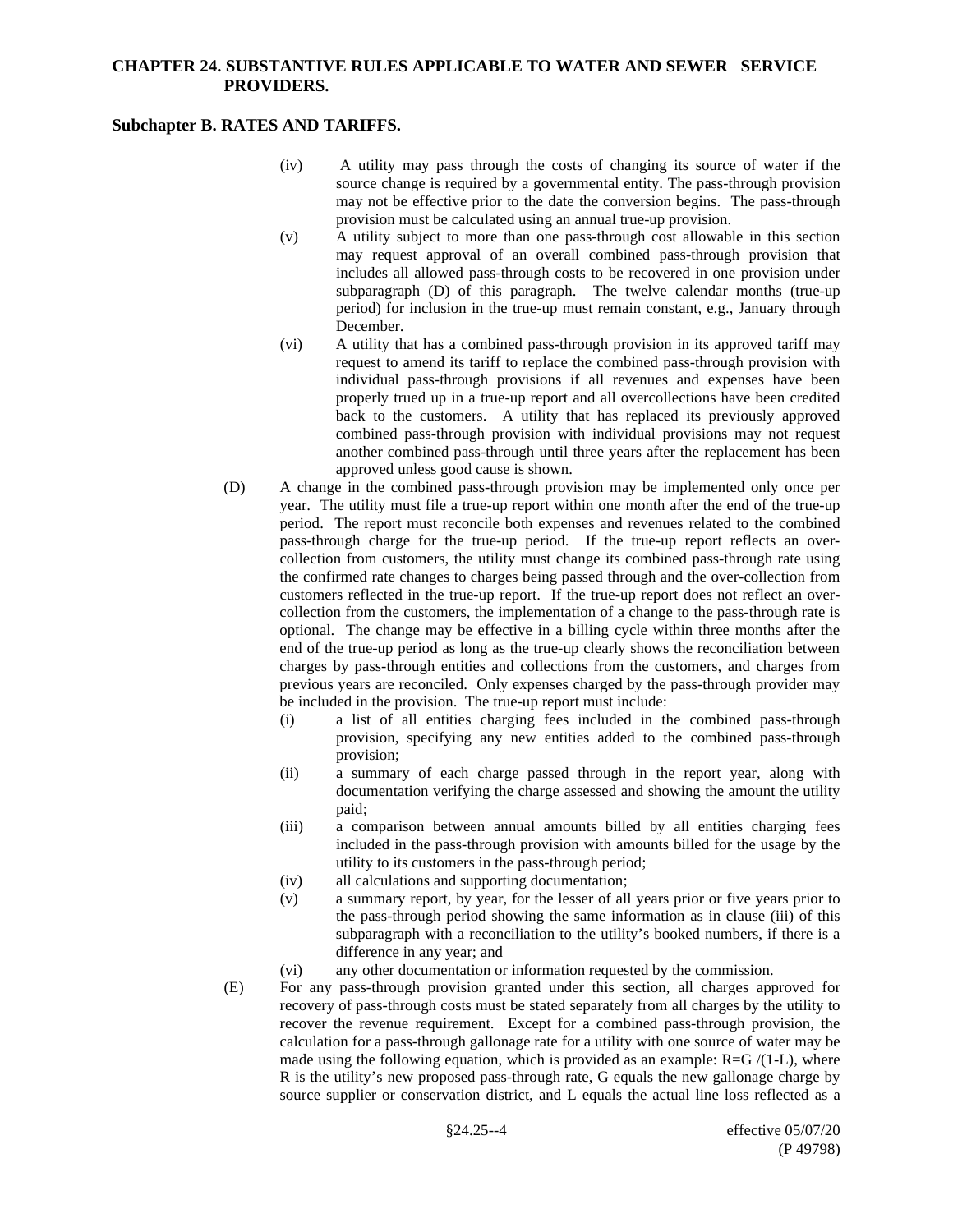## **Subchapter B. RATES AND TARIFFS.**

percentage expressed in decimal format (for example, 8.5% would be expressed as 0.085). Line loss will be considered on a case-by-case basis.

- (F) A utility that requests to revise or implement an approved pass-through provision must take the following actions prior to the beginning of the billing period in which the revision takes effect:
	- (i) file a written notice with the commission that must include:
		- (I) each affected CCN number;
			- (II) a list of each affected subdivision public water system (including name and corresponding number issued by the TCEQ), and water quality system (including name and corresponding number issued by the TCEQ), if applicable;
			- (III) a copy of the notice to the customers;
			- (IV) documentation supporting the stated amounts of any new or modified pass-through costs; (V) historical documentation of line loss for one year;
			- (VI) all calculations and assumptions for any true-up of pass-through costs;
			- (VII) the calculations and assumptions used to determine the new rates; and
			- (VIII) a copy of the pages of the utility's tariff that contain the rates that will change if the utility's application is approved; and
	- (ii) e-mail (if the customer has agreed to receive communications electronically), mail, or hand-deliver notice to the utility's customers. Notice may be in the form of a billing insert and must contain:
		- (I) the effective date of the change;
		- (II) the present calculation of customer billings;
		- (III) the new calculation of customer billings;
		- (IV) an explanation of any corrections to the pass-through formula, if applicable;
		- (V) the change in charges to the utility for purchased water or sewer treatment or ground water reduction fee or subsidence, if applicable; and
		- (VI) the following language: "This tariff change is being implemented in accordance with the minor tariff changes allowed by 16 Texas Administrative Code §24.25. The cost to you as a result of this change will not exceed the costs charged to your utility."
- (G) The following provisions apply to surcharges:
	- (i) A surcharge is an authorized rate to collect revenues over and above the usual cost of service.
	- (ii) If authorized by the commission or the municipality exercising original jurisdiction over the utility, a surcharge to recover the actual increase in costs to the utility may be collected over a specifically authorized time period without being listed on the approved tariff for:
		- (I) sampling fees not already recovered by rates;
		- (II) inspection fees not already recovered by rates;
		- (III) production fees or connection fees not already recovered by rates charged by a groundwater conservation district; or
		- (IV) other governmental requirements beyond the control of the utility.
	- (iii) A utility must use the revenues collected through a surcharge approved by the commission to cover the costs listed in subparagraph  $(G)(ii)$  of this section or for any purpose noted in the order approving the surcharge. The utility may redirect or use the revenues for other purposes only after first obtaining the approval of the commission.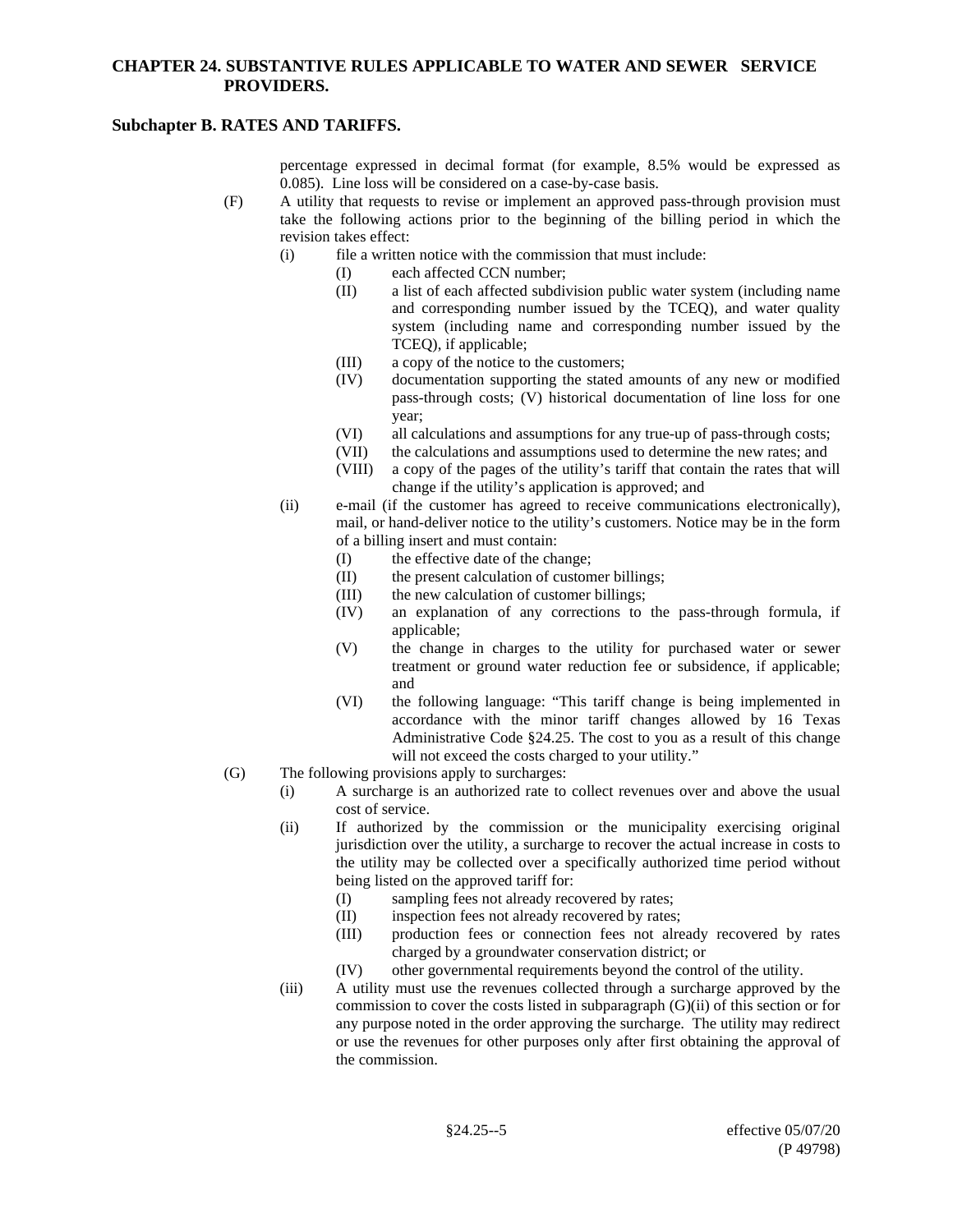# **Subchapter B. RATES AND TARIFFS.**

- (iv) The commission may require a utility to file periodic and/or final accounting information to show the collection and disbursement of funds collected through an approved surcharge.
- (3) **Tariff revisions and tariffs filed with rate changes.**
	- (A) If the commission is the regulatory authority, the utility must file its revisions with the commission. If a proposed tariff revision constitutes an increase in existing rates of a particular customer class or classes, then the commission may require that notice be given.
	- (B) Each revision must be accompanied by a copy of the original tariff and a red-lined copy of the proposed tariff revisions clearly showing the proposed changes.
- (4) **Rate schedule.** Each rate schedule must clearly state:
	- (A) the name of each public water system and corresponding identification number issued by the TCEQ, or the name of each sewer system and corresponding identification number issued by the TCEQ for each discharge permit, to which the schedule is applicable; and
	- (B) the name of each subdivision, city, and county in which the schedule is applicable.
- (5) **Tariff pages.** Tariff pages must be numbered consecutively. Each page must show section number, page number, name of the utility, and title of the section in a consistent manner.
- (c) **Composition of tariffs.** A utility's tariff, including those utilities operating within the corporate limits of a municipality, must contain sections setting forth:
	- (1) a table of contents;
	- (2) a list of the cities, counties, and subdivisions in which service is provided, along with each public water system name and corresponding identification number issued by the TCEQ and each sewer system name and corresponding discharge permit number(s) issued by the TCEQ to which the tariff applies;
	- (3) each CCN number under which service is provided;
	- (4) the rate schedules;
	- (5) the service rules and regulations, including forms of the service agreements, if any, and customer service inspection forms to be completed as required by the TCEQ;
	- (6) the extension policy;
	- (7) an approved drought contingency plan as required by the TCEQ; and (8) the forms of payment to be accepted for utility services.
	- the forms of payment to be accepted for utility services.
- (d) **Tariff filings in response to commission orders.** Tariff filings made in response to an order issued by the commission must include a transmittal letter stating that the tariff attached is in compliance with the order, giving the docket number, date of the order, a list of tariff pages filed, and any other necessary information. Any service rules proposed in addition to those listed on the commission's tariff form or any modifications of a rule in the tariff must be clearly noted. All tariff pages must comply with all other sections in this chapter and must include only changes ordered. The effective date and/or wording of the tariff must comply with the provisions of the order.
- (e) **Availability of tariffs.** Each utility must make available to the public at each of its business offices and designated sales offices within Texas all of its tariffs currently on file with the commission or regulatory authority, and its employees must lend assistance to persons requesting information and afford these persons an opportunity to examine any such tariffs upon request. The utility must also provide copies of any portion of the tariffs at a reasonable cost to a requesting party.
- (f) **Rejection.** Any tariff filed with the commission and found not to be in compliance with this section must be returned to the utility with a brief explanation of the reasons for rejection.
- (g) **Change by other regulatory authorities.** Each utility operating within the corporate limits of a municipality exercising original jurisdiction must file with the commission its current tariff that has been authorized by the municipality. If changes are made to the utility's tariff for one or more service areas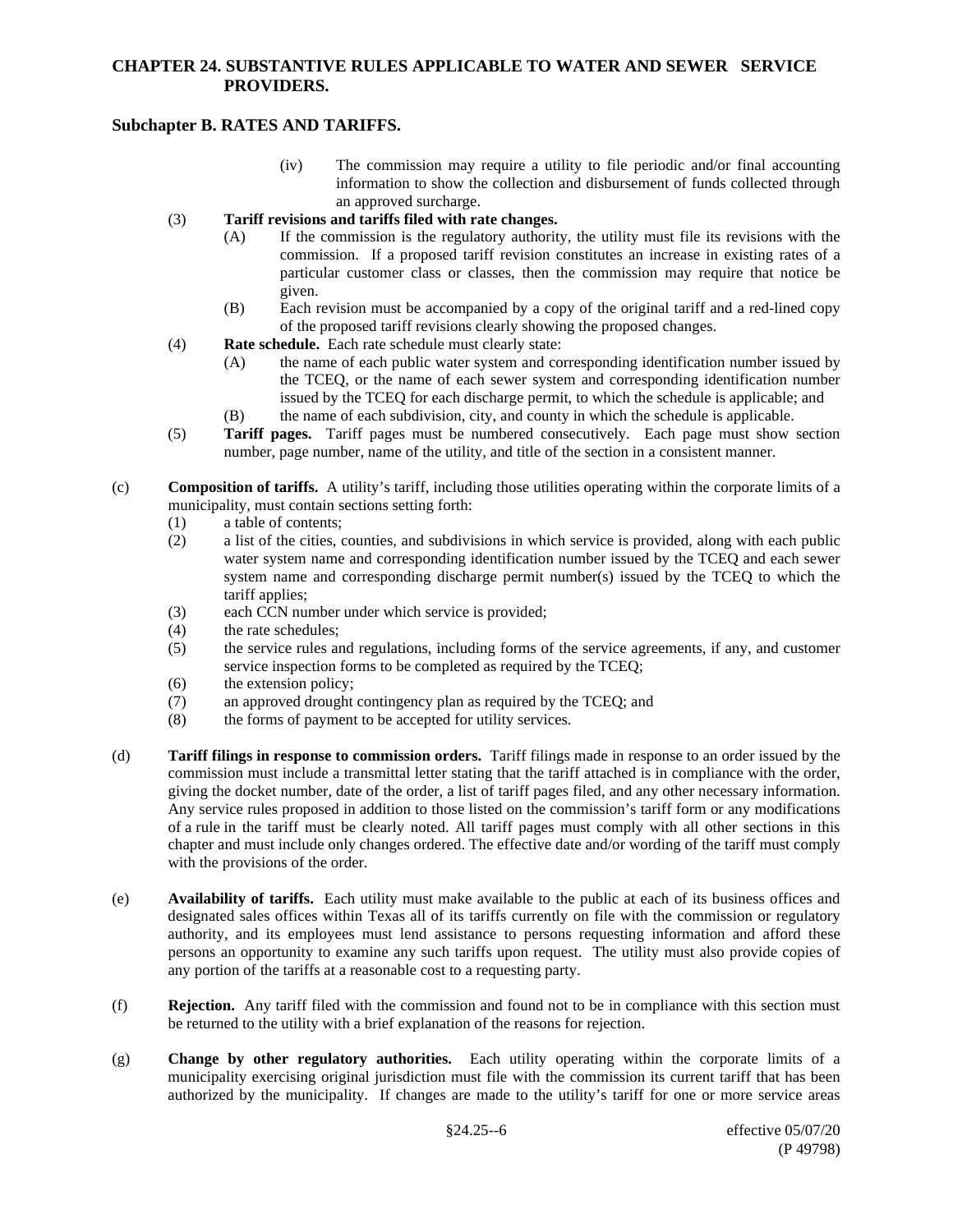# **Subchapter B. RATES AND TARIFFS.**

under the jurisdiction of the municipality, the utility must file its tariff reflecting the changes along with the ordinance, resolution or order issued by the municipality to authorize the change.

- (h) **Effective date.** The effective date of a tariff change is the date of approval by the regulatory authority, unless otherwise specified by the regulatory authority, in a commission order, or by rule. The effective date of a proposed rate increase under TWC §§13.187, 13.1871, 13.18715, or 13.1872 is the proposed date on the notice to customers and the regulatory authority, unless suspended by the regulatory authority.
- (i) **Tariffs filed by water supply or sewer service corporations.** A water supply or sewer service corporation must file with the commission, for informational purposes only, its tariff showing all rates that are subject to the appellate jurisdiction of the commission and that are in force for any utility service, product, or commodity offered. The tariff must include all rates, rules, and regulations relating to utility service or extension of service, each CCN number under which service is provided, and all affected counties or cities. If changes are made to the water supply or sewer service corporation's tariff, the water supply or sewer service corporation must file the tariff reflecting the changes, along with a cover letter with the effective date of the change. Tariffs filed under this subsection must be filed in conformance with §22.71 of this title (relating to Filing of Pleadings, Documents, and Other Materials) and §22.72 of this title (relating to Formal Requisites of Pleadings and Documents to be Filed with the Commission).

#### (j) **Temporary water rate provision for mandatory water use reduction.**

- (1) A utility's tariff may include a temporary water rate provision that will allow the utility to increase its retail customer rates during periods when a court, government agency, or other authority orders mandatory water use reduction measures that affect the utility customers' use of water service and the utility's water revenues. Implementation of the temporary water rate provision will allow the utility to recover revenues that the utility would otherwise have lost due to mandatory water use reductions. If a utility obtains an alternate water source to replace the required mandatory reduction during the time the temporary water rate provision is in effect, the temporary water rate provision must be adjusted to prevent over-recovery of revenues from customers. A temporary water rate provision may not be implemented if an alternative water supply is immediately available without additional cost.
- (2) The temporary water rate provision must be approved by the regulatory authority having original jurisdiction in a rate proceeding before it may be included in the utility's approved tariff or implemented as provided in this subsection. A proposed change in the temporary water rate provision must be approved in a rate proceeding. A utility that has filed a rate change within the last 12 months may file a request for the limited purpose of obtaining a temporary water rate provision.
- (3) A utility may request a temporary water rate provision for mandatory water use reduction using the formula in this paragraph to recover 50% or less of the revenues that would otherwise have been lost due to mandatory water use reductions. The formula for a temporary water rate provision for mandatory water use reduction under this paragraph is  $TGC = cgc + [(pr)(cgc)(r)/(1.0-r)]$ where,

TGC = Temporary gallonage charge

 $cgc = current gallonage charge r = water use reduction expressed as a decimal fraction (the$ pumping restriction)

prr = percentage of revenues to be recovered expressed as a decimal fraction (i.e.,  $50\% = 0.5$ )

(A) The utility must file a request for a temporary water rate provision for mandatory water use reduction and provide customer notice as required by the regulatory authority, but is not required to provide complete financial data to support its existing rates. Notice must include a statement of when the temporary water rate provision would be implemented, a list of all customer classes affected, the rates affected, information on how to protest or intervene in the rate change, the address of the regulatory authority, the time frame for protests, and any other information that is required by the regulatory authority. The utility's existing rates are not subject to review in this proceeding and the utility is only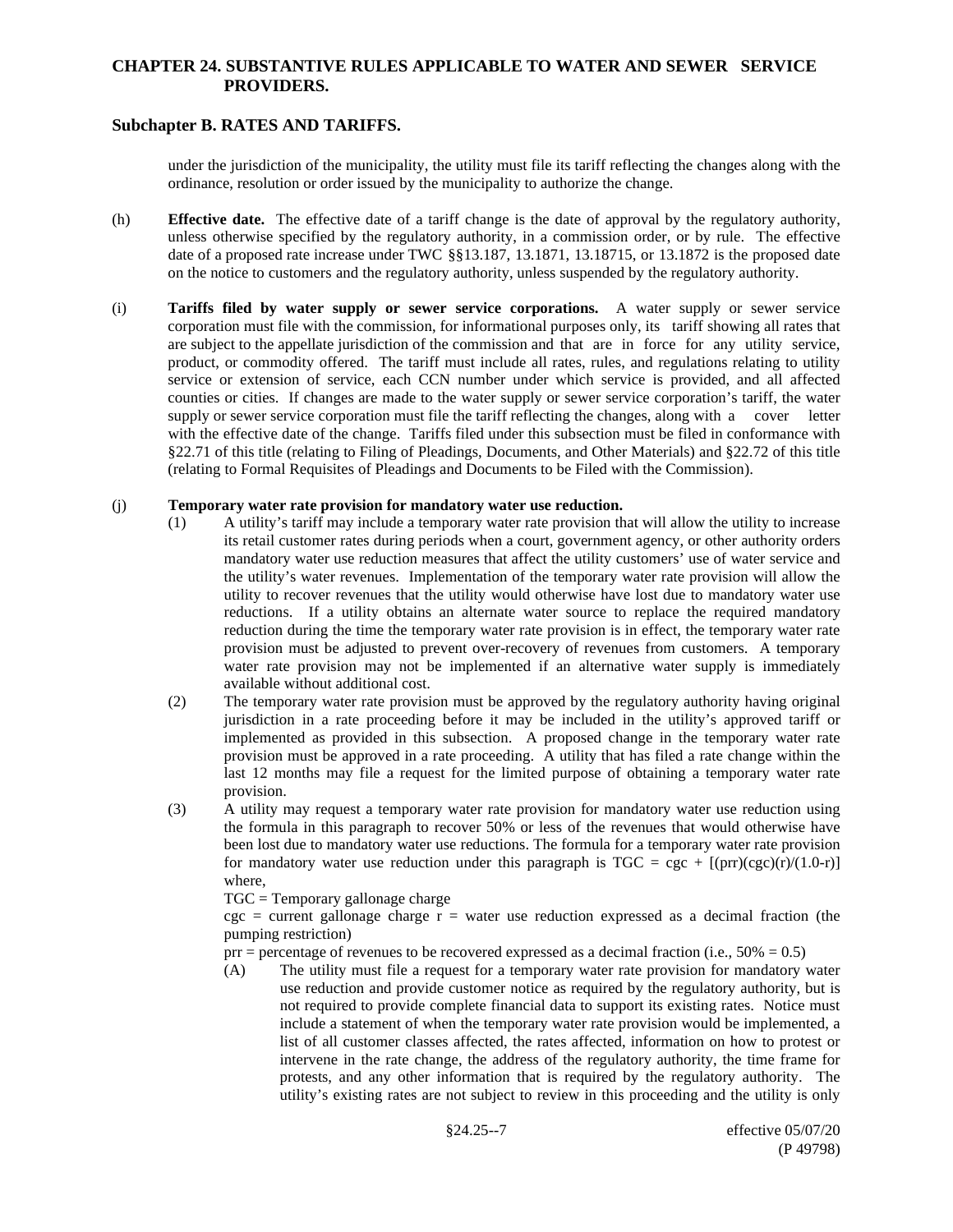## **Subchapter B. RATES AND TARIFFS.**

required to support the need for the temporary rate. A request for a temporary water rate provision for mandatory water use reduction under this paragraph is not considered a statement of intent to increase rates subject to the 12-month limitation in §24.29 of this title (relating to Time Between Filings).

- (B) The utility must establish that the projected revenues that will be generated by the temporary water rate provision are required by the utility to pay reasonable and necessary expenses that will be incurred by the utility during the time mandatory water use reductions are in effect.
- (4) A utility may request a temporary water rate provision for mandatory water use reduction using the formula in paragraph (3) of this subsection or any other method acceptable to the regulatory authority to recover up to 100% of the revenues that would otherwise have been lost due to mandatory water use reductions.
	- (A) If the utility requests authorization to recover more than 50% of lost revenues, the utility must submit financial data to support its existing rates as well as the temporary water rate provision for mandatory water use reduction even if no other rates are proposed to be changed. The utility's existing rates are subject to review in addition to the temporary water rate provision for mandatory water use reduction.
	- (B) The utility must establish that the projected revenues that will be generated by the temporary water rate provision for mandatory water use reduction are required by the utility to pay reasonable and necessary expenses that will be incurred by the utility during the time mandatory water use reductions are in effect; that the rate of return granted by the regulatory authority in the utility's last rate case does not adequately compensate the utility for the foreseeable risk that mandatory water use reductions will be ordered; and that revenues generated by existing rates do not exceed reasonable cost of service.
- (5) The utility may place the temporary water rate provision into effect only after:
	- (A) it has been approved by the regulatory authority and included in the utility's approved tariff in a prior rate proceeding;
	- (B) there is an action by a court, government agency, or other authority requiring mandatory water use reduction measures that affect the utility's customers' use of utility services; and
	- (C) issuing notice as required by paragraph (7) of this subsection.
- (6) The utility may readjust its temporary water rate provision to respond to modifications or changes to the original required water use reductions by reissuing notice as required by paragraph (7) of this subsection. If the commission is the regulatory authority, only the commission or the utility may request a hearing on the proposed implementation.
- (7) A utility implementing a temporary water rate for mandatory water use reduction must take the following actions prior to the beginning of the billing period in which the temporary water rate provision takes effect:
	- (A) submit a written notice, including a copy of the notice received from the court, government agency, or other authority requiring the reduction in water use, to the regulatory authority; and
	- (B) e-mail, if the customer has agreed to receive communications electronically, or mail notice to the utility's customers. Notice may be in the form of a billing insert and must contain the effective date of the implementation and the new rate the customers will pay after the temporary water rate provision is implemented. If the commission is the regulatory authority, the notice must include the following language: "This rate change is being implemented in accordance with the temporary water rate provision approved by the Public Utility Commission of Texas to recognize the loss of revenues due to mandatory water use reduction ordered by (name of entity issuing order). The new rates will be effective on (date) and will remain in effect until the mandatory water use reductions are lifted or expired. The purpose of the rate is to ensure the financial integrity of the utility. The utility will recover through the rate (the percentage authorized by the temporary rate) % of the revenues the utility would otherwise have lost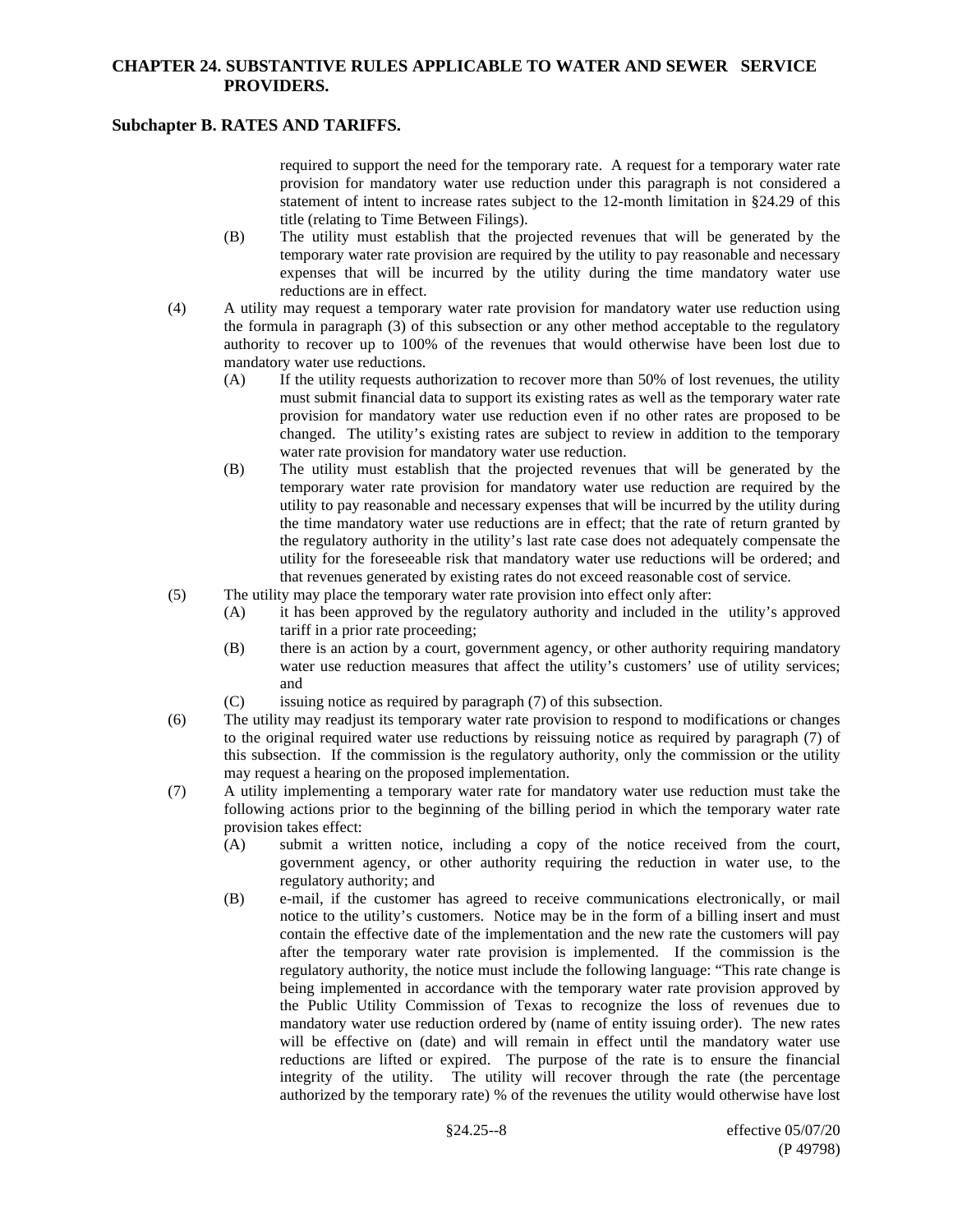# **Subchapter B. RATES AND TARIFFS.**

due to mandatory water use reduction by increasing the volume charge from (\$ per 1,000 gallons to \$ per 1,000 gallons)."

- (8) A utility must stop charging a temporary water rate provision as soon as is practicable after the order that required mandatory water use reduction is ended, but in no case later than the end of the billing period that was in effect when the order was ended. The utility must notify its customers of the date that the temporary water rate provision ends and that its rates will return to the level authorized before the temporary water rate provision was implemented. The notice provided to customers regarding the end of the temporary water rate provision must be filed with the commission.
- (9) If the regulatory authority initiates an inquiry into the appropriateness or the continuation of a temporary water rate provision, it may establish the effective date of its decision on or after the date the inquiry is filed.
- (k) **Multiple system consolidation.** Except as otherwise provided in subsection (m) of this section, a utility may consolidate its tariff and rate design for more than one system if:
	- (1) the systems included in the tariff are substantially similar in terms of facilities, quality of service, and cost of service; and
	- (2) the tariff provides for rates that promote water conservation for single-family residences and landscape irrigation.
- (l) **Regional rates**. The regulatory authority, where practicable, will consolidate the rates by region for applications submitted by a Class A, B, or C utility, or a Class D utility filing under TWC  $\S 13.1872(c)(2)$ , with a consolidated tariff and rate design for more than one system.
- (m) **Exemption.** Subsection (k) of this section does not apply to a utility that provided service in only 24 counties on January 1, 2003.

#### (n) **Energy cost adjustment clause**.

- (1) A utility that purchases energy (electricity or natural gas) that is necessary for the provision of retail water or sewer service may request the inclusion of an energy cost adjustment clause in its tariff to allow the utility to adjust its rates to reflect increases and decreases in documented energy costs.
- (2) A utility that requests the inclusion of an energy cost adjustment clause in its tariff must file a request with the commission. The utility must also give notice of the proposed energy cost adjustment clause by mail, either separately or accompanying customer billings, by e-mail, or by hand delivery to all affected utility customers at least 60 days prior to the proposed effective date. Proof of notice in the form of an affidavit stating that proper notice was delivered to affected customers and stating the date of such delivery must be filed with the commission by the utility as part of the request. Notice must be provided on a form prescribed by the commission and must contain the following information:
	- (A) the utility name and address, a description of how the increase or decrease in energy costs will be calculated, the effective date of the proposed change, and the classes of utility customers affected. The effective date of the proposed energy cost adjustment clause must be the first day of a billing period, which should correspond to the day of the month when meters are typically read, and the clause may not apply to service received before the effective date of the clause;
	- (B) information on how to submit comments regarding the energy cost adjustment clause, the address of the commission, and the time frame for comments; and
	- (C) any other information that is required by the commission.
- (3) The commission's review of the utility's request is not subject to a contested case hearing. However, the commission will hold a public meeting if requested by a member of the legislature who represents an area served by the utility or if the commission determines that there is substantial public interest in the matter.